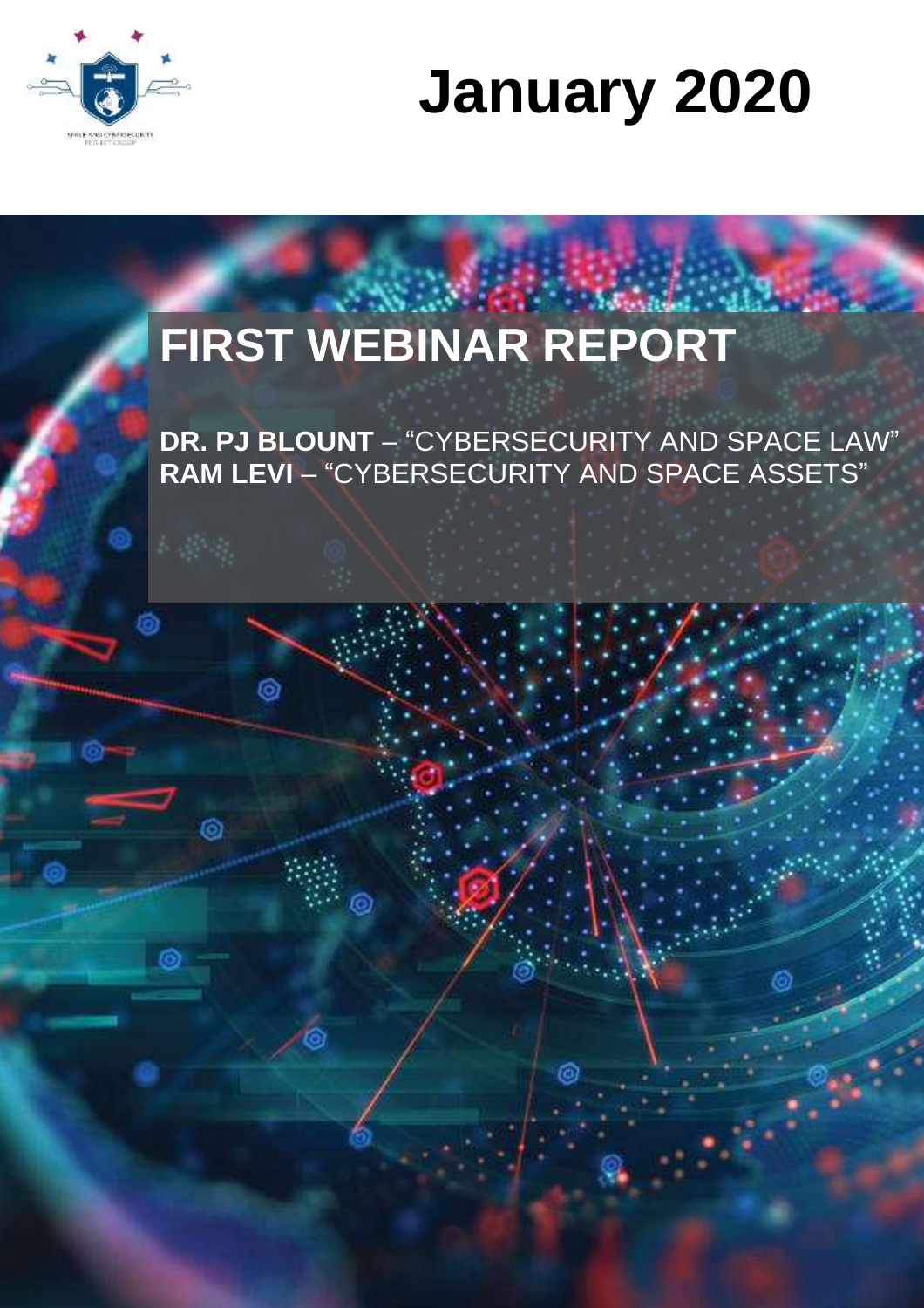#### **Acknowledgments**

The organisers wish to express their gratitude to Dr. PJ Blount and to Mr. Ram Levi for their outstanding presentations on "*Cybersecurity and Space Law*" and "*Cybersecurity and Space Assets*".

The Webinar immensely benefited from their valuable insights and expertise on cybersecurity and space issues.

Appreciation is also extended to Thea Flem Dethlefsen for her support in the organisation of this 1st webinar, for moderating it and for contributing to this report.

The organizers would like to express their sincere appreciation to Hannah Lindberg for co-leading the Space and Cybersecurity Project Group and for highly supporting the organization of this 1st Webinar.

Also, the organisers would like to express their appreciation to the attendees for their participation, time and input. Finally, many thanks are expressed to the members of the Project Group for contributing to the organization of the Webinar.

and origin of threats to cybersecurity in space.

#### **Objectives**

The Project Group aims to create an international forum to further the discussions we had in Bucharest, which we aspire to lead to papers being published. The Group is supporting SGAC's goals to providing a dynamic forum, where members can share their thoughts, views and opinions on international space policy issues, and raise awareness among the next generation of space professionals about the global scale of space activities.

The United Nations has also shown interest in the topic of cybersecurity, through resolutions and reports. We wish to push the cybersecurity agenda at UN Committee on the Peaceful Uses of Outer Space. The Project Group has 9 advisors, which supports SGAC's strategy to strengthen relationships and partnerships with academia and industry.

More information about the Space and Cybersecurity Project Group are available at:

**https://spacegeneration.org/projects/space-cybersecurity**

#### **About the organisers**

#### **Project Overview**

The Space and Cybersecurity Project Group follows the outcomes of the Space & Cybersecurity working group at the European Space Generation Workshop 2018, hosted in Bucharest, to emphasize the need to reflect on the nature of space and cybersecurity, what the priorities of governments and international institution should be, whether data should remain open source or limited in its availability, possible technical solutions to the challenges posed above, and the shape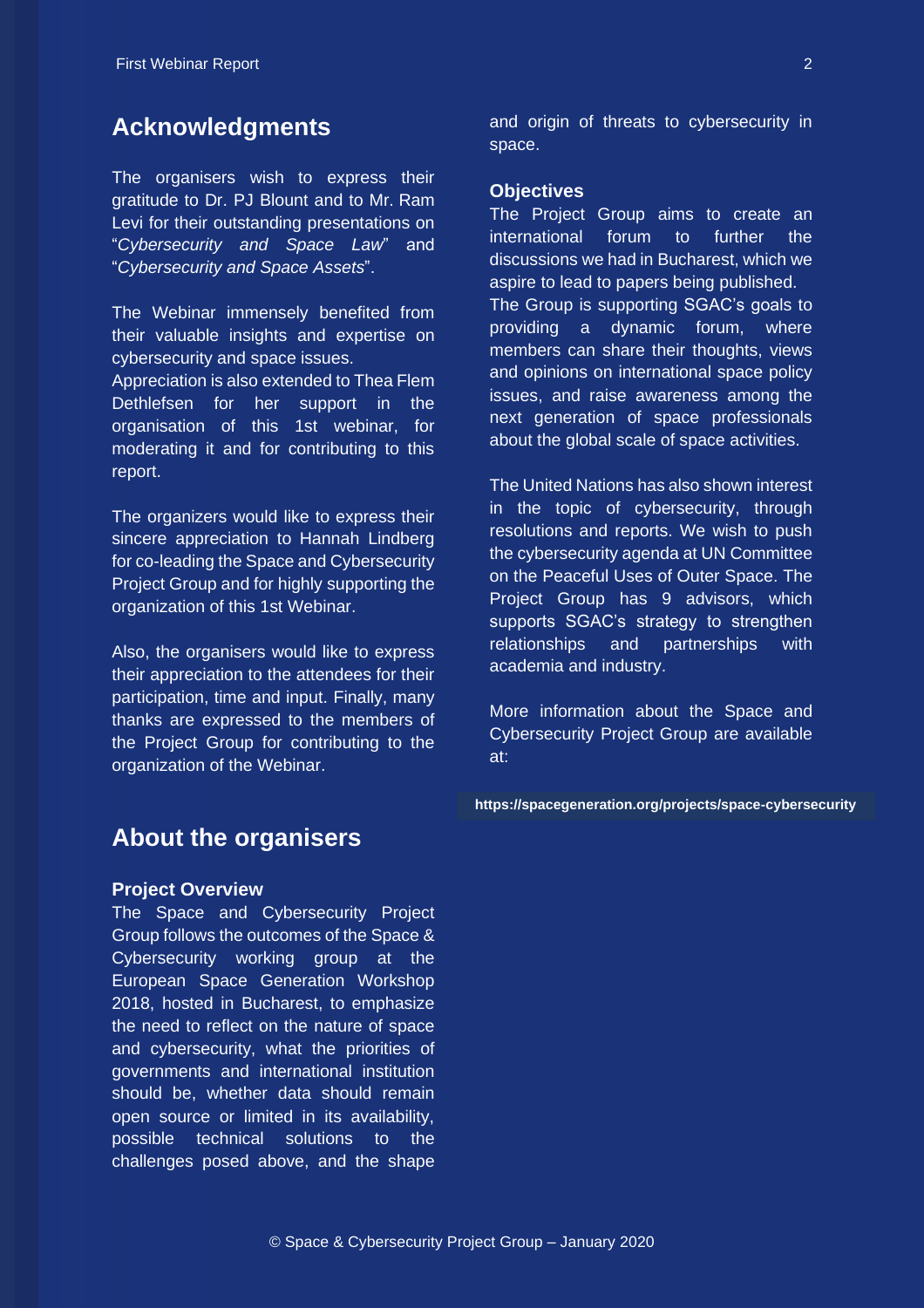## **Additional note**

The report was drawn up by Thea Flem Dethlefsen, Lucille Roux, Antonia Russo, and Laetitia Zarkan.

It summarizes the presentations and exchanges of the 1st Webinar organized by the Space and Cybersecurity Project Group, held on January 27, 2020.

The views and opinions expressed in this document are the sole responsibility of the Space and Cybersecurity Project Group.

The report aims to reproduce  $-$  to the greatest extent practicable and in a comprehensive manner — the content of the presentations and of the debates that followed the webinar.

Where this document reports or refers to statements made by panellists, every effort has been made to provide a fair representation of their views.

### **About the speakers**

**Dr. PJ Blount** is a post-doctoral researcher at the University of Luxembourg in the Faculty of Law, Economics, and Finance and a Research Fellow in Cybersecurity Governance and Regulation at SES.

His teaching includes courses on Space Security Law, International Telecoms Law, Cyberlaw, International Law, Human Rights Law, Intellectual Property, and US Foreign Policy.

Previously he worked as a Research Counsel and Instructor at the University of Mississippi School of Law; was a Visiting Scholar at the Beijing Institute of Technology, School of Law; and an Adjunct Professor at Montclair State University, Department of Political Science and Law. He holds a B.A. in English and an A.B.J. in Print Journalism from the University of

Georgia; a J.D. from the University of Mississippi School of Law; an LL.M. in Public International Law from King's College London; and an M.S. and Ph.D. in Global Affairs from Rutgers University.

He has recently published the book "*Reprogramming the World, Cyberspace and the Geography of Global Order*".

**Ram Levi** is the Founder and CEO of Konfidas, a leading Israeli cybersecurity company. He is a cybersecurity expert, and an advisor for global organizations with extensive knowledge in policy, technology and hands-on experience. Ram served as the secretary for the PM of Israel National Cyber Initiative.

He is currently the cyber advisor to the National Council for R&D and Senior Fellow at Tel Aviv University. Ram holds an MA (Cum Laude) from the Tel Aviv University, is a graduate of the International Space University, holds a degree in Computer Science and trained in the elite IDF Mamram Programming School.

#### **About the webinar**

SGAC organizes free webinars open to all and giving the participants the opportunity to engage with experts on space-related topics.

### **About the moderator**

**Thea Flem Dethlefsen** is a Young Graduate Trainee in procurement for Human Spaceflight, Robotic Exploration and Science at the European Space Agency. She holds a Bachelor and Master in Law from University of Copenhagen and an Advanced LLM in Air and Space Law from Leiden University.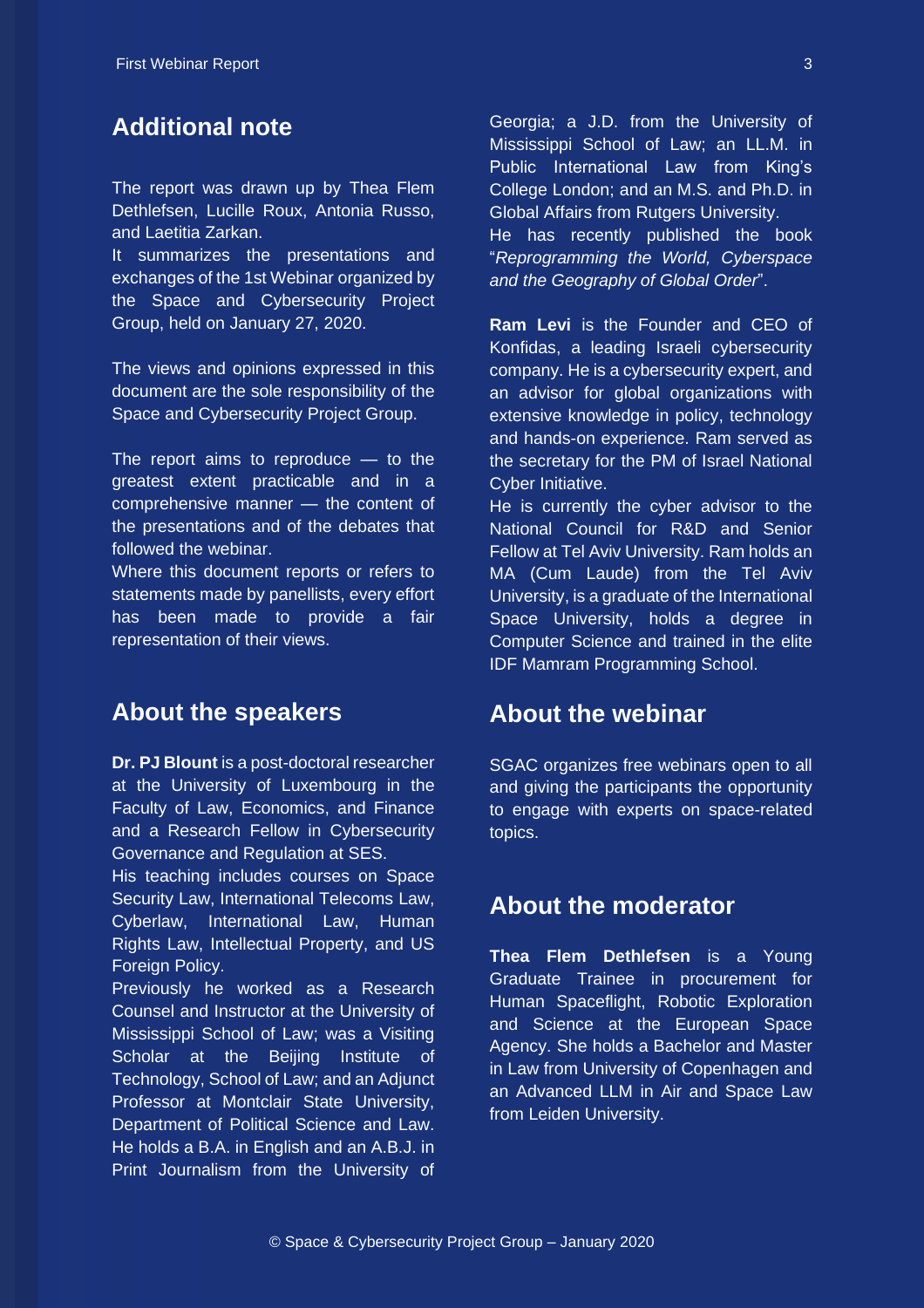

**DR. PJ BLOUNT** *Cybersecurity and Space Law*

Dr Blount discussed the intersection of cybersecurity and space law and focused on commercial actors rather than on state actors, specifying that there is a lot of overlap between them. There is no mention of cybersecurity in space law at all because the treaty regime really predated the concept of cybersecurity. The relationship between cybersecurity and space law is mainly built on some national policies. Looking at how the UK space policy talk about cybersecurity without having been addressed formally in domestic legal regimes. The other important thing to remember about space law is that it's addressed to States, who are the subjects of international law Space law doesn't govern space but space objects in space.

Few standards exist but nothing comprehensive, and a lot of those standards have to do more with data transmission and data portability than with cybersecurity. Thinking about how ubiquitous cybersecurity as a concept is, and how it has no standard definition, cybersecurity rules come from law and regulation but also from policy, technical standards, and what is called good practices. The rules often come from the code itself. All the code that underlies the programs that is running and the hardware that is used change our ability to do things and not do things. If space law is addressed to space objects and cybersecurity is addressed to networks and systems, then these two regimes intersect to the extent of how a satellite and a space system functions or is capable of functioning on a digital network using an on-board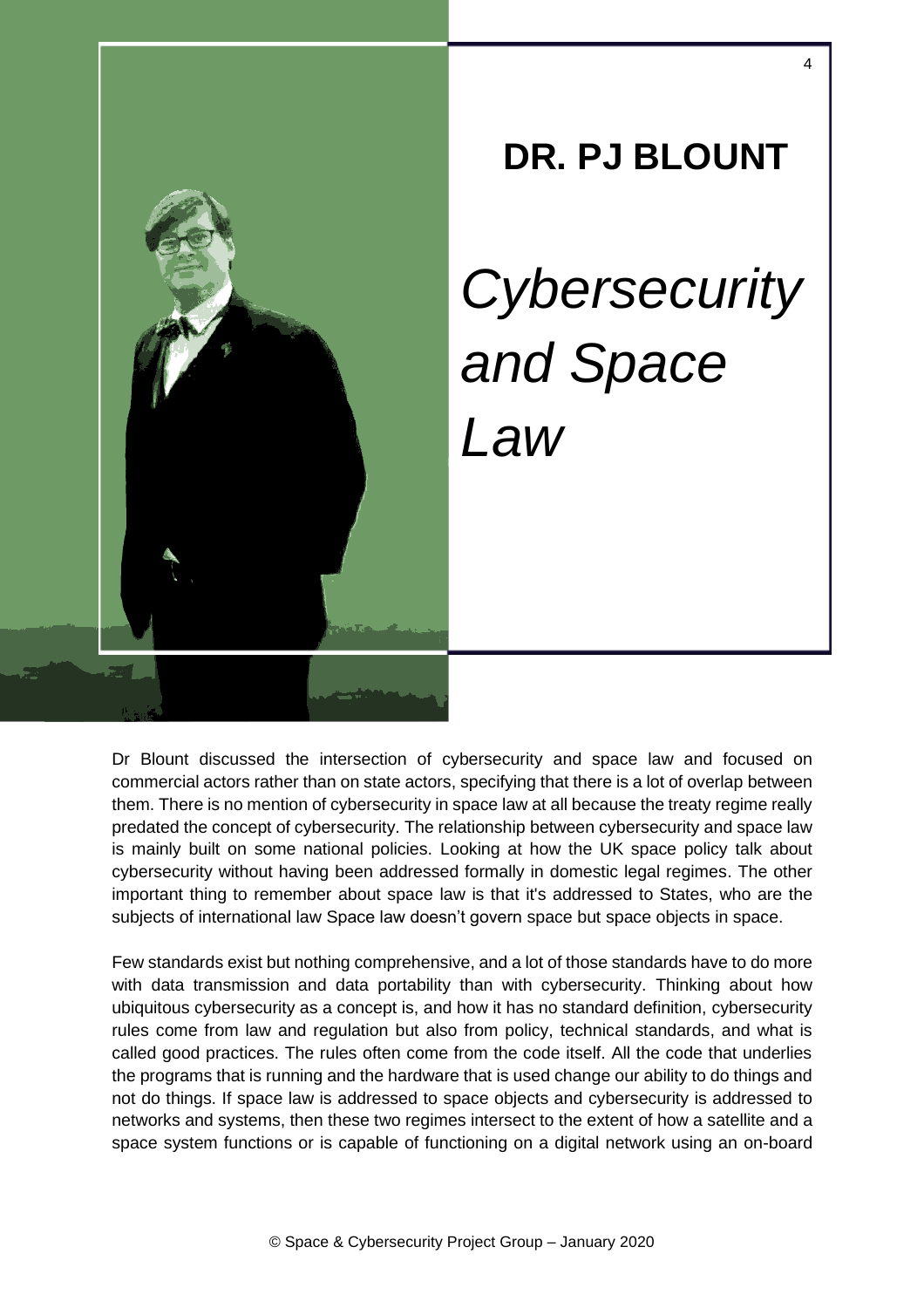computer. Cyberspace and cybersecurity are everywhere now. If you can digitally connect something, you're on cyberspace, so cybersecurity is a concern: they can be hacked.

For commercial actors in space, a lot of the intersection between space and cybersecurity comes at the liability level. A nation might be on the hook for damage caused by a space actor, under liability in the international space law regime. Pursuant to the Outer Space Treaty, States are responsible for the activities of their own state actor. Under the liability convention, launching States are liable for damage done. When a damage occurs against an object in outer space, then liability is fault-based.

Consider a situation where a cyberattack occurs and takes over the command and control of a communications satellite A in the geosynchronous orbit, and the attacker uses satellite A to collide with and to incapacitate satellite B. The question is: is the State owner of satellite A liable for the collision? Has there been fault? Actually, the fact that there has been a breach of the cybersecurity is not necessarily indicative of fault. The solution is a solid law and the fault is based on what a reasonable, a prudent satellite operator would do in this situation.

Here an example of faults: did the owner of satellite company A employ state-of-the-art information security protections applicable to critical infrastructure? Did they employ security standards for an IOT device? Between those two questions, where does fault lie? A satellite operator might not be at fault for this cyberattack if they are using state-of-the-art information security protections, if they are treating the satellite in geosynchronous orbit as if it is critical infrastructure, and if they have documented evidence of it. However, if the operator has treated the highly valuable geosynchronous orbit satellite like it is a networked housing object, they might be more likely to be at fault because they haven't done the things that a reasonable prudent satellite operator would do to secure their operations. The interplay of cybersecurity and space law is the extent to which a space player employs the requisite amount of security based on the risk to the system.

No one is cyber secure and that a system is never secure. There are always entry holes and ways in, and some people are looking for them.

A system can be resilient, which means that an operator has the ability to counter attacks and to mitigate attacks when they happen. The absolute security is really unattainable and therefore cybersecurity is about risk mitigation, assessing possible threats and looking at the cost for the mitigation of those threats, taking into account the value of the data, the value of the information system, and the resources that you have to put towards that. The other thing to remember is the more complex the system, the less resilient it is.

Space is a strategic domain, so some satellites likely qualify as critical infrastructure. For commercial actors, the question is how we maintain a requisite level of cybersecurity, especially when they are functioning in the strategic domain. Cyberattacks and cyber threats to the satellite have national security implications, and commercial actors therefore have to think about how their satellite might affect national security.

These national security implications mean that the actors have to take risk assessment and risk management into account when they are assessing cybersecurity risks. Some satellites are more likely to be targets of entities that are looking to disrupt national security objectives of another state.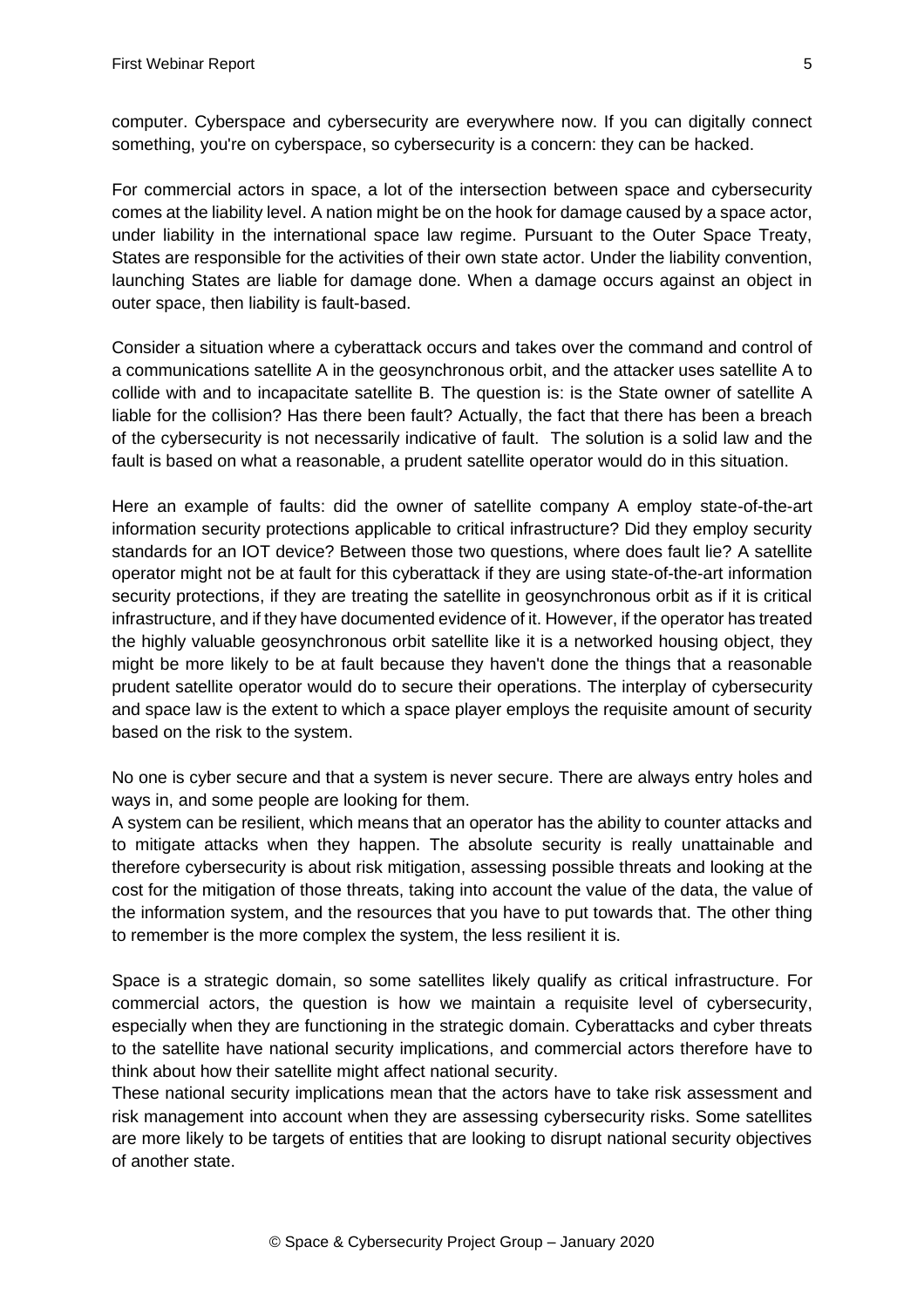Cybersecurity from an enterprise perspective is very much about compliance with laws, regulations, and policies. These are often general and usually concerned with individual data is not possible to put down specific technological standards, or to say that cybersecurity is going to require a certain type of encryption, because two months later, two days later, all of that can change as technology advances really quickly.

Laws, regulations and policies often have to do with individual data. The first one is the HIPAA regulation in the US, the GDPR in the EU, and the CCPA which is the new one in California. The next thing for a company is to show they are compliant with industry standards on how to do cybersecurity. For instance, the National Institute of Standards and Technology (NIST) framework for critical infrastructure cybersecurity, the ISO/EIC 27000 family of standards, and in particular 27001, on information security management systems. These texts are not stating a specific way to be cyber secure but tells how to do compliance. There is a need to make sure that this data is secure by checking certain boxes. Each enterprise, each company might choose different technical implementations of security.

Considering all of these points the idea that underlies cybersecurity is that you are paying attention continuously. Currently there are not a ton of space specific cybersecurity standards. Some industry and government initiatives are underway to develop these, but development has been slow, because it used to be really difficult to perform a cyberattack against a satellite. It is possible to jam and spoof, but actually affecting the command and control of a satellite was seen to be tough. Because satellites are physically remote so as a result, we didn't protect them in this way and we didn't really think that we had to. Suddenly, we're recognizing that cybersecurity threats are everywhere, and that space is not immune from that. Therefore, the space industry is sort of playing catch-up right now and trying to figure out how to do this and compliance.

In both technical and legal fields, it is really important to have a written policy describing how to comply with the different obstacles and the different standards. Those policies have to be backed up with actual technical implementation. .ISO 27001 certification is sort of a gold standard for information security. However, if the employees of a company don't know the policies, there's no technical implementation. Cybersecurity is both being technically secure and being able to show how and why the security is done. The goal is to show that the company is a reasonably secure space operator in case of a breach. This idea of a reasonably prudent cyber operator is a legal term. In the common law world, a succession of cases is slowly building up what this idea of a reasonable prudent person is. If it's just tort law, it's a reasonable prudent individual. If it is a mining company, there would be practice over time that shows what reasonable prudent mining companies do in certain situations.

This concept doesn't exist in the space world yet. It is very unclear what a reasonable prudent space actor is. A reasonable prudent space actor doesn't just apply that to space security, it's a question on the issue of debris mitigation and end-of-life, or what is a reasonable prudent space operator when it comes to mega constellations. Cybersecurity plays into that and there is no background on how space is secure enough.

Hopefully, as the space sector is moving forward, more laws, guidelines, or best practices will emerge so we will be having a better idea of what constitutes a reasonably prudent actor. Referring to Dr. Blount article 'A Satellite is Just a Thing on the Internet of Things' written in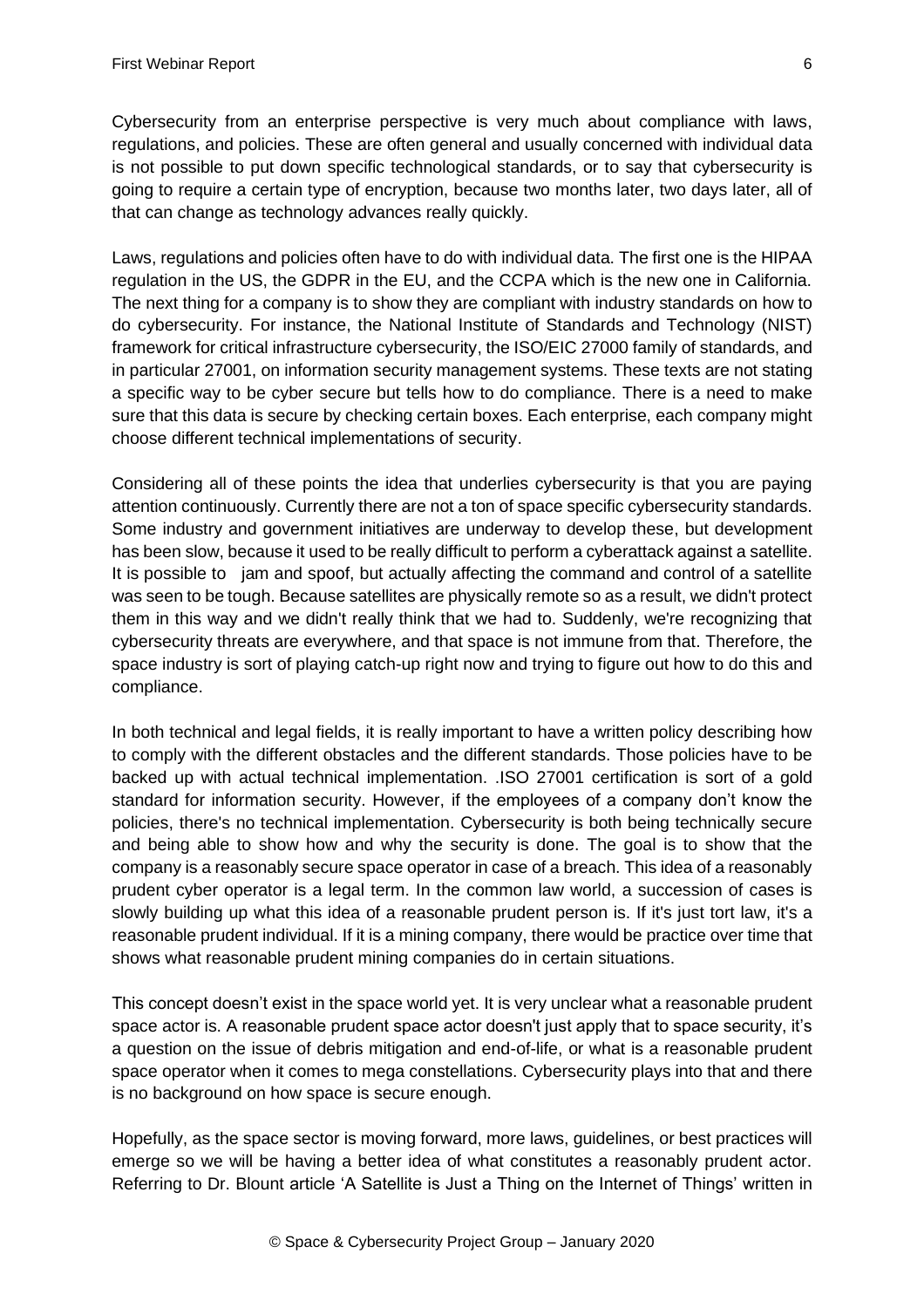2017, a space actor needs to be concerned about cybersecurity because satellites and sensors are just more connected devices and it is important to figure out how to secure them. Finally, Dr Blount presented his most recent book about how cyberspace is changing the way that we think about international and global governance.



**Blount PJ, Reprogramming the World: Cyberspace and the Geography of Global Order, E-International Relations Publishing, 2019**

**Blount PJ, A Satellite is Just a Thing on the Internet of Things, Air and Space Law 42, 2017**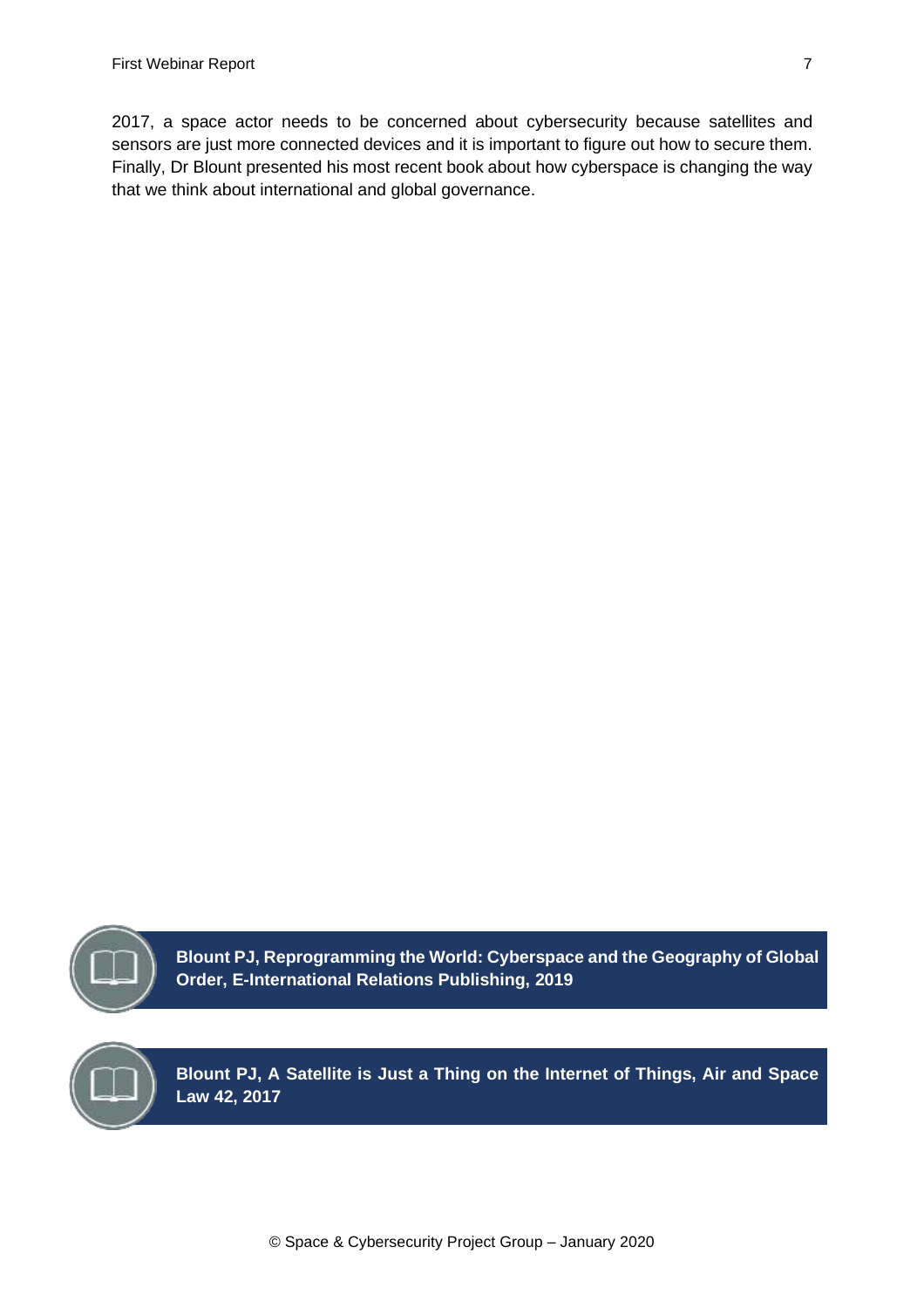

# **RAM LEVI** *Cybersecurity and Space Assets*

The first important thing to note is that a cyber risk is coming from an adversary that can be located in any part of the world without a limitation of geography. This adversary can operate at the speed of light, and can create some kind of a damage, whether it's for financial purposes economic purposes, activism to negate some kind of system. Furthermore, space is vulnerable because of the way it's built. Some attacks can enable adversaries to achieve strategic results without paying a high price. It is also possible to negate a satellite service without negating the satellite itself. One of the biggest advantages of cyberattacks is that even if a nation knows who was behind the attack, they will most likely not disclose it. That gives a very interesting opportunity for adversaries to conduct attacks which are actually almost costfree, because if there is no law enforcement and no punishment, adversaries can do whatever they want.

When it comes to cyberspace, it's not enough to look at the cyber space or at the satellite itself. It would be more useful to look at an attack from a service perspective and to protect entire satellite systems, including the ground stations that receive the downlink, the supply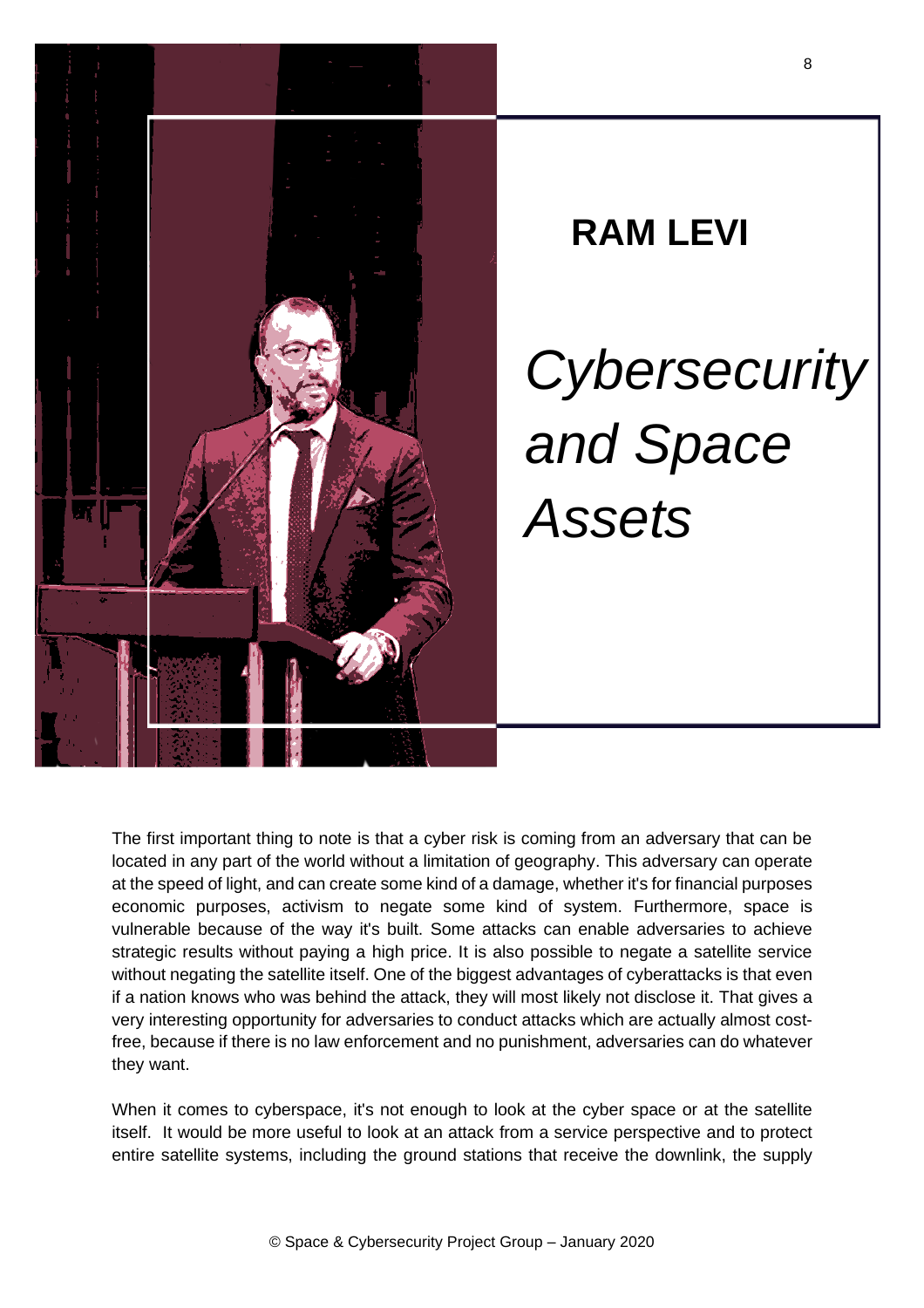chain, and all the service providers around those ground stations, as well as the infrastructure of the launchers.

The regulation around the space industry has not been developed enough to drive the satellite operators and manufacturers to consider cybersecurity. Because cybersecurity is slowly becoming an enabler for innovation, and because of the commercialization of space, the next step should be to standardize, regulate and create a culture of security of cybersecurity within the space industry. Operators tend to think that cyberattacks are a relatively new phenomena, but they're actually as old as computers, and computers have been around since the 1960s.

Referring to the movie "Underground: The Julian Assange Story", released in 2012, rumours spread that NASA wanted to launch a plutonium-based satellite to space. At the time, there were protests outside the Kennedy Space Center in Florida by anti-nuclear groups regarding the use of such plutonium-based power modules in Galileo. The shuttle was supposed to be launched in 1986, the same year Challenger exploded. The protesters claimed that if this shuttle blew up "like Challenger did", the plutonium spill would cause widespread death to residents of Florida. A worm called "WANK" appeared on a DECnet computer network shared between NASA and the US Department of Energy (DOE), days before the launch of a NASA space shuttle carrying the Galileo spacecraft. On infected computer's screen, the WANK worm displayed a political message and a file deletion dialogue that tricked users into believing that files were being deleted.

Today, it looks like everything is flowing in bits and bytes, and that criminals are hard to understand. Quoting Michael Rodger: "conflict in the cyber domain is not simply a continuation of kinetic operation by digital means, it's unfolding according to its own logic which we are continuing to better understand". For experts the understanding of this new phenomena is a challenge.

One of the problems is that companies have to defend themselves with their hands tied behind their backs, because they cannot hack back: this is the role of the government. Companies' chief information security officers don't know what they need to protect. Networks are so complex, and the threat landscape changes almost on a daily basis that it's almost impossible to know what they are defending. "If you don't know what you're protecting, how do you protect it?"

A lecture given by Rob Joyce during USENIX Enigma Event, on January 27, 2016 about 'Disrupting Nation State Hackers' is recommended. In this lecture, Mr. Joyce identifies the intrusion phases: reconnaissance, initial exploitation, establish persistence, install tools, move laterally, collect exfil and exploit. He explains how adversaries think.

Almost 17,000 vulnerabilities are discovered every year. Out of that, about 1/4 are high vulnerabilities which means they can be used to take control of a device without any interaction from the user. Usually, a cyberattack can be done remotely. This explains why chief information security officers have to deal with a great amount of high-risk vulnerabilities.

This phenomenon creates a management problem almost impossible to fix and that it is very tough to recreate proper defence. For example, the European Space Agency (ESA) officially recognized in 1998 that someone took control of the ground station operating the German-US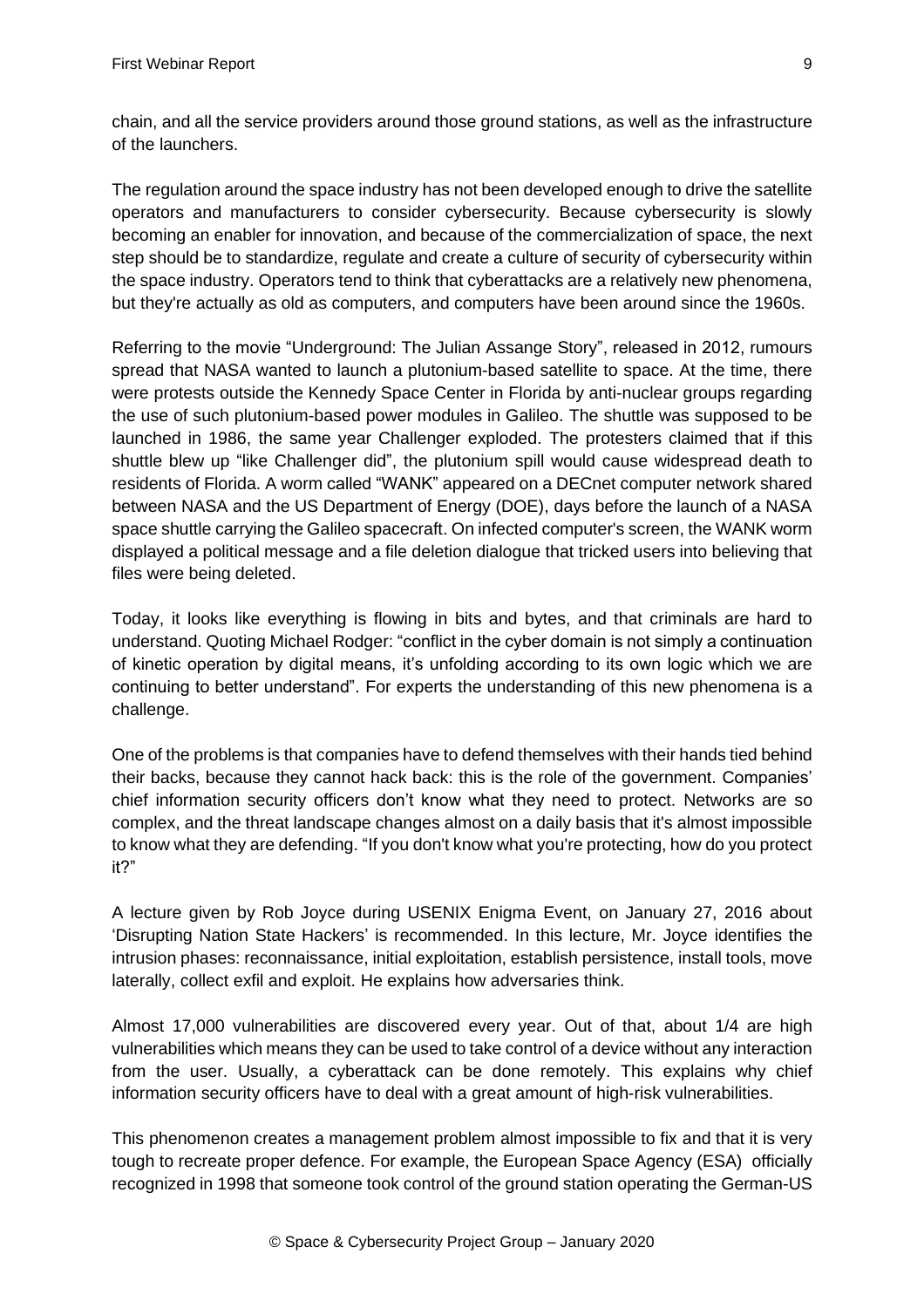Rosetta satellite and changed the direction of the satellite towards the sun to damage it. This attack created new irreversible damage to the optical sensor. This is one of the few examples that there are physical attacks against satellites and that operators don't have any ability to do something about it.

A Der Spiegel journalist came to a ground station called Stellar Communications Systems in Germany, and showed the employees the amount of information regarding the network architecture of the ground station, including a map of the ground station networks. He explained that this is what adversaries know, that they collect information, so they know what they're attacking. To this, the engineers answered that the adversaries know the network probably better than them: they know most of the routers, and the map was constituted of the deep network between the company's clients and the ground station. It means that adversaries can listen and eavesdrop to every communication coming from and to the ground station. Attacks against ground stations and satellite systems are happening all the time, even if we don't hear about most of them.

The theory of system transformation is helpful to understand how a satellite system can be disrupted without any attack against the satellite itself. According to this theory, in order to get a system to collapse, you have to eliminate only a partial amount of nodes in the system. A partial amount of nodes is around 10 percent of the system of the nodes. With this amount, there is a probability of 50 percent that the system will collapse without prior knowledge. If it is possible to reach 50 percent of the system, then there is 100 percent probability that the whole system will collapse.

For a space system, the components of a system include the ground station, the satellite itself, the antennas, the public switched telephone network controlling the antennas, and the computers used to do the invoicing for the ground station. Considering the supply chain, the employees, the workers, and their phone, if an adversary target 50 percent of them at the same time, there's a hundred percent chance that the ground station will not be able to function. If the ground station is not able to function, the satellite will not be able to provide the service, because the ground station doesn't function.

As an example, consider the destructive worm that started propagating in 2017 from Ukraine to companies operating from Ukraine and then to about a hundred countries in the world. Think about how the attack was built and how high the financial loss was: there were very little consequences, only mainly sanctions, and that they didn't make a big difference in the ability to restrain adversaries. Attacks against space-based assets will come from a nation-state. This is a big issue because it will be hard to find insurance covering nation-state attacks against space systems.

GPS jamming occurring in the Middle East and coming from different sources in the area of the Black Sea, eventually to prevent guided missiles from receiving the GPS signals. This is a case of an attack against space-based system which has become critical for our daily life because ships are using GPS to calculate their course over ground. Therefore, jamming it is not only a safety issue but an operational issue with consequences on maritime business and on airlines companies. However, it is very hard to assure an efficient defence against these attacks because of the dual geopolitical tensions if nation-states are involved.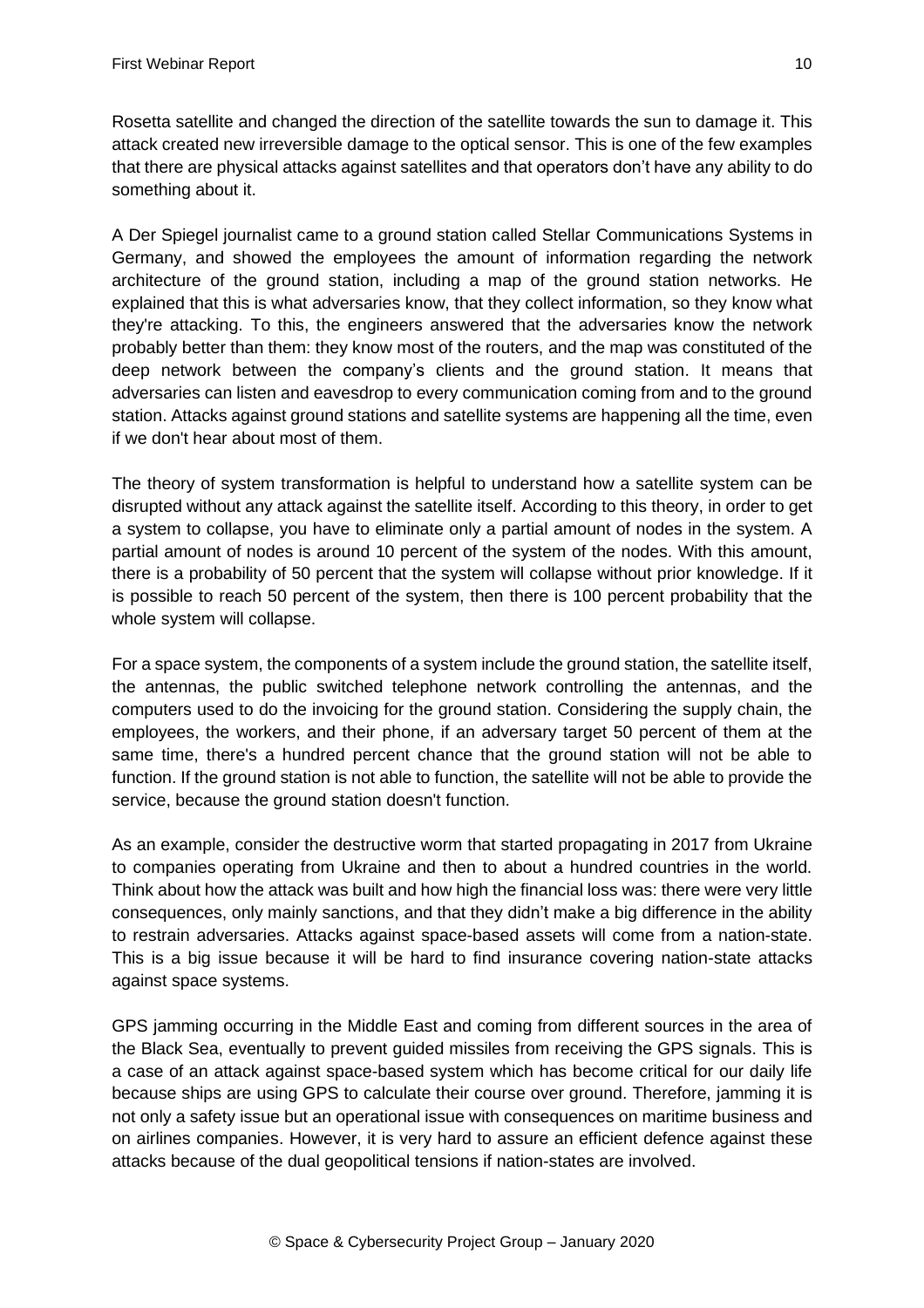Quoting Albert Einstein: "we cannot solve our problems with the same thinking we used when we created them". Applied to cybersecurity, Mr. Levi offered the audience four laws to implement every time they approach a cybersecurity problem. First, cybersecurity is an art, it's not a science. It needs to be adapted to the company, its culture, people, structure, IT architecture, and so on and so forth. Each cybersecurity strategy policy procedure is different. Second, context is important when talking about a system, an environment or a company. It is impossible to copy one protection, one strategy from another company.

Third, focusing on risk management the question is: how much money companies are willing to spend to close exposures. They need to achieve the time to market quickly so they need to save costs. They cannot spend too much money eliminating a security risk, even more for a company whose ability is to transfer the risk to a third party which is usually an insurance company.

Fourth, a cyber risk is a human-made risk and cyberattacks are human-made risks and not only a technical issue.



**Underground: The Julian Assange Story, Robert Connolly, 2012**



**Rob Joyce, 'Disrupting Nation State Hackers', USENIX Enigma Event, January 27, 2016 – https://www.usenix.org/node/194636**